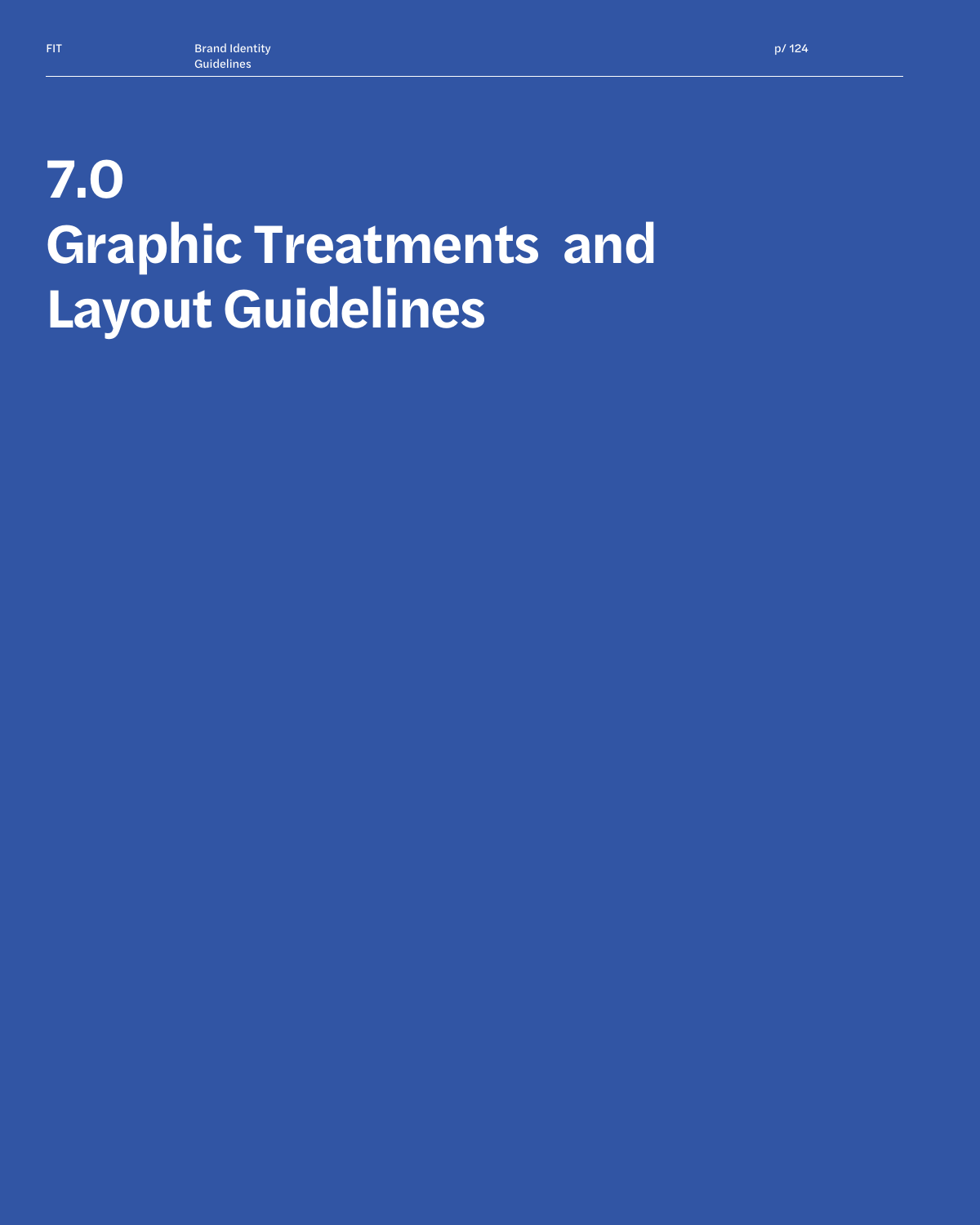*The following section outlines the rules for expressive graphic treatments using the FIT button, as well as certain parameters to follow when creating layouts for college communications.*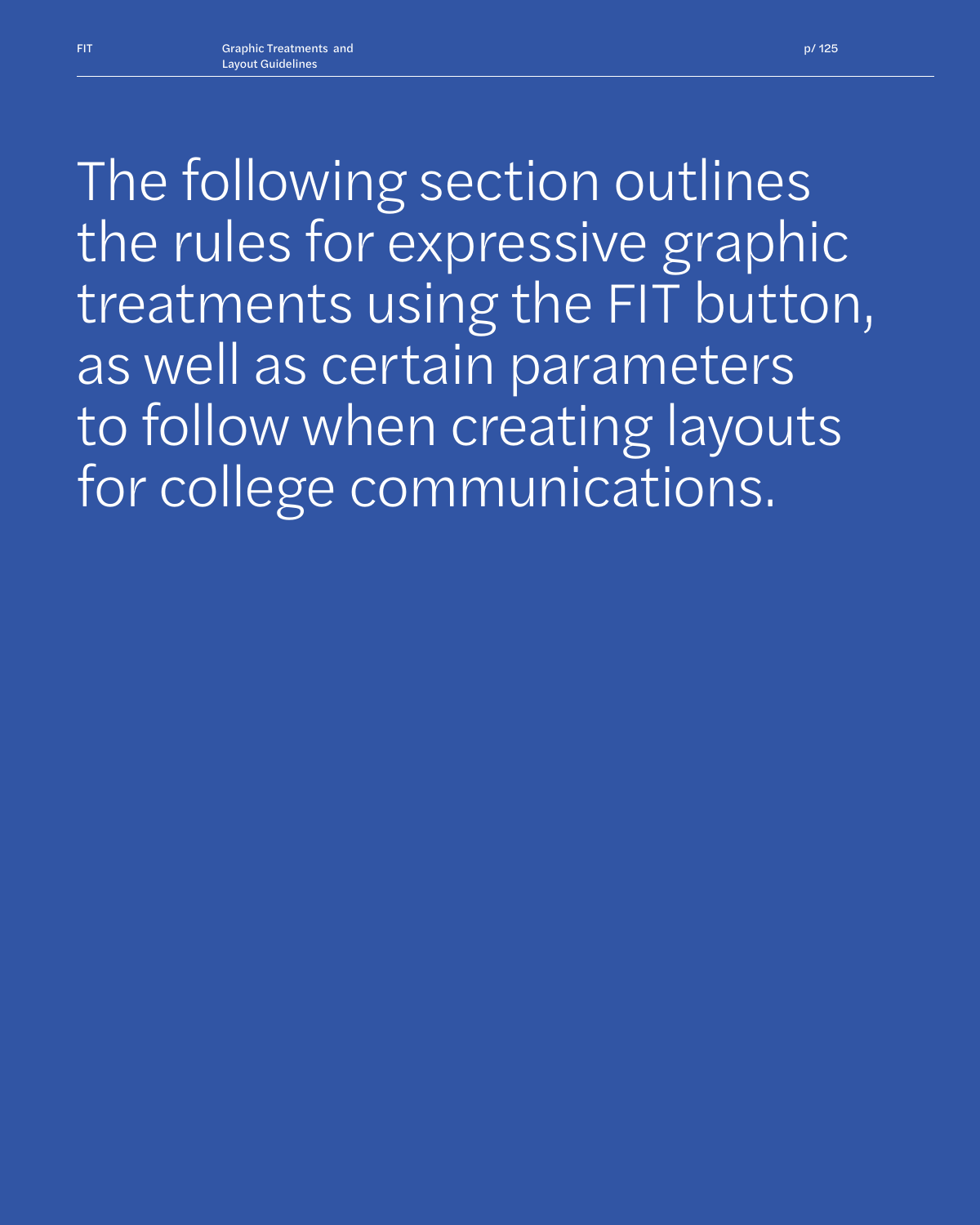# **7.1 FIT Button Graphic Treatment Dos**

Create layouts that are adaptive to horizontal and vertical spaces without distorting or overlapping the button symbol.



**Do**

**Do**





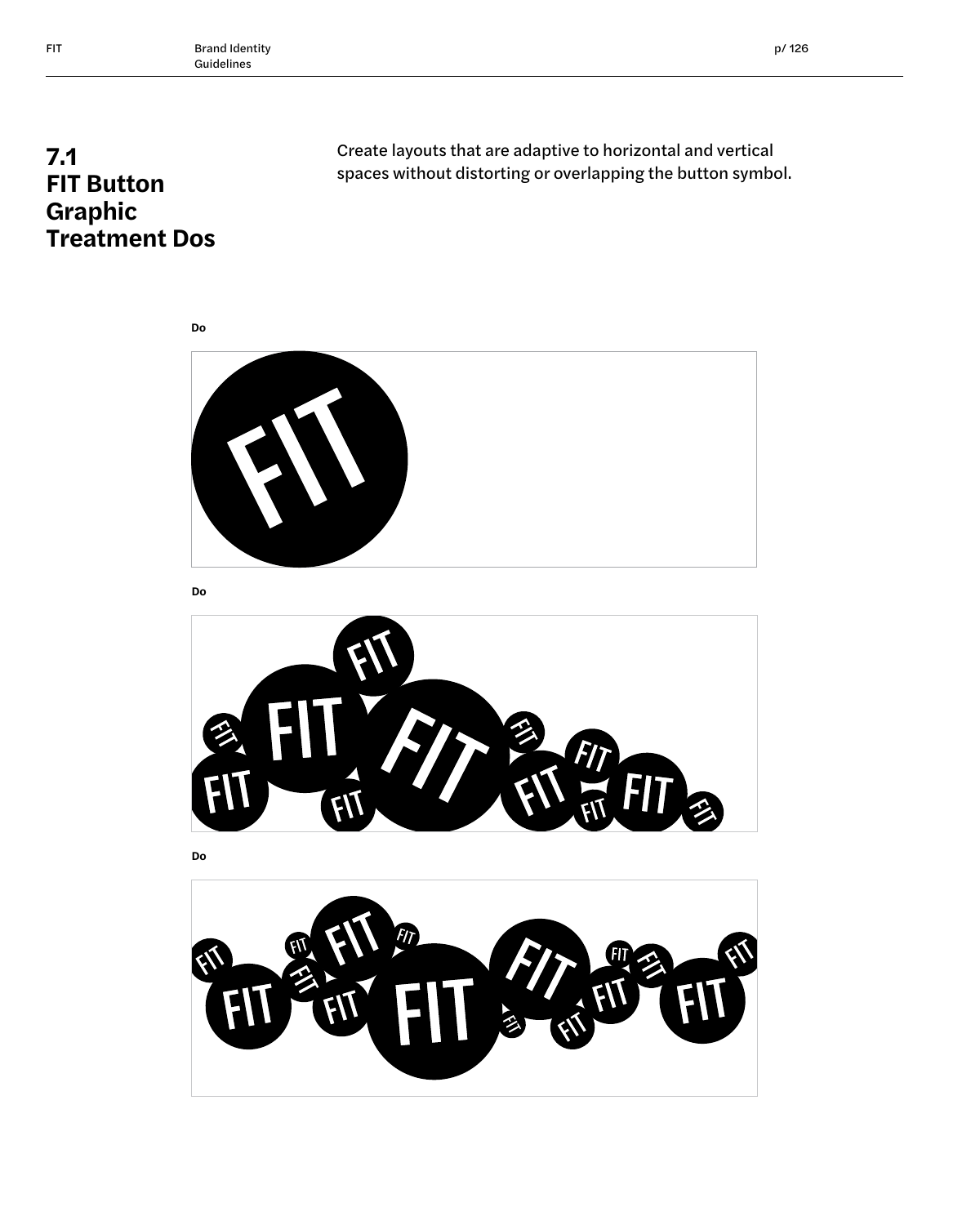### **7.1 FIT Button Graphic Treatment Don'ts**

Always treat the button with care. Be mindful to not crop, distort, or severely overlap the button as dilutes the impact of this very important and iconic symbol. Finding the appropriate design balance is the key to a successful execution.





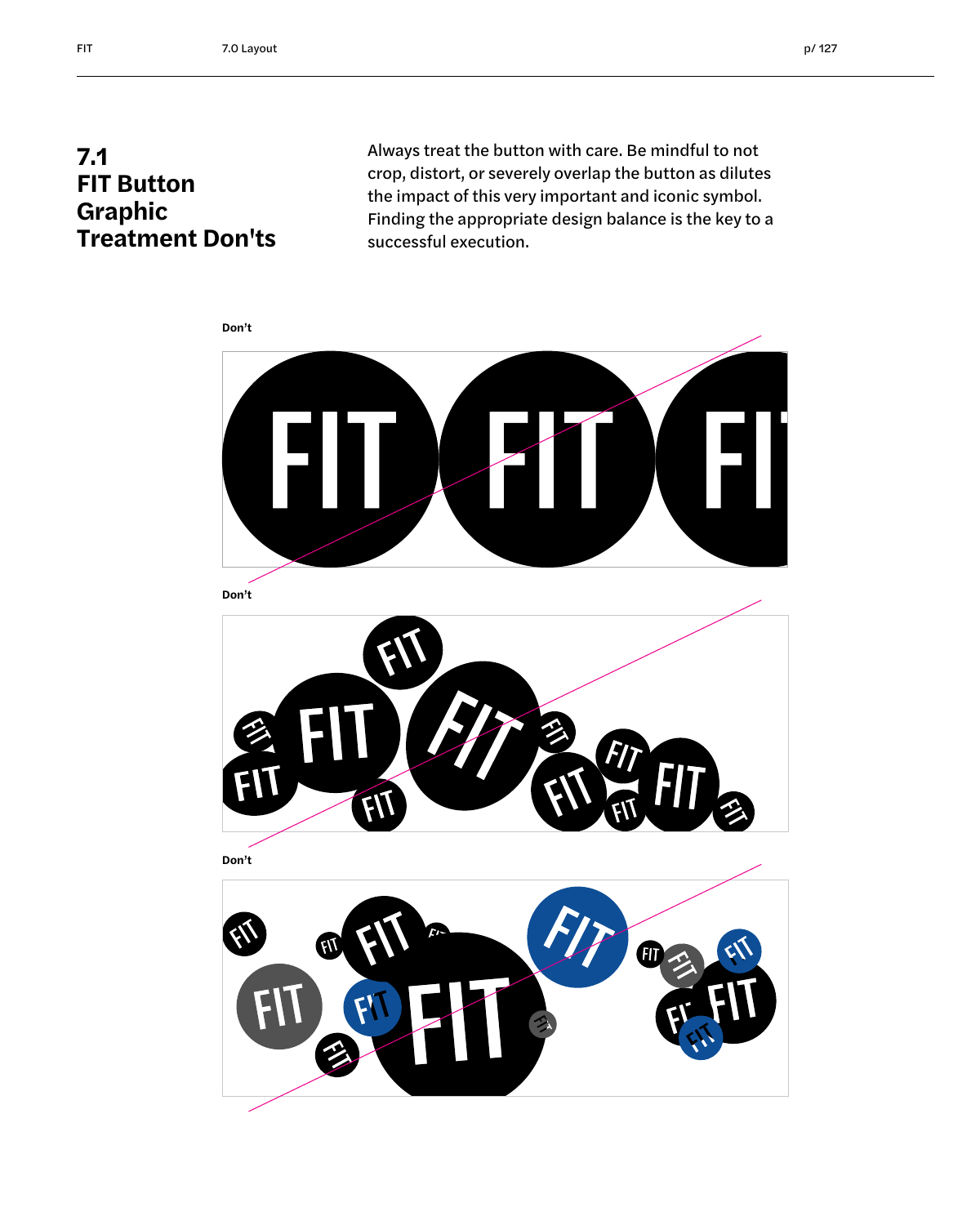# **7.2 Brand Wordmark and Full School Name**

The college's full name, Fashion Institute of Technology, can be used when necessary, but it should always be in its own space and never be locked up with the master brand wordmark.

The cap-height of Fashion Institute of Technology should match the cap height from the master brand wordmark. If placed underneath the master brand wordmark, as shown below, the Fashion Institute of Technology should always left align to the FIT letters within the button.

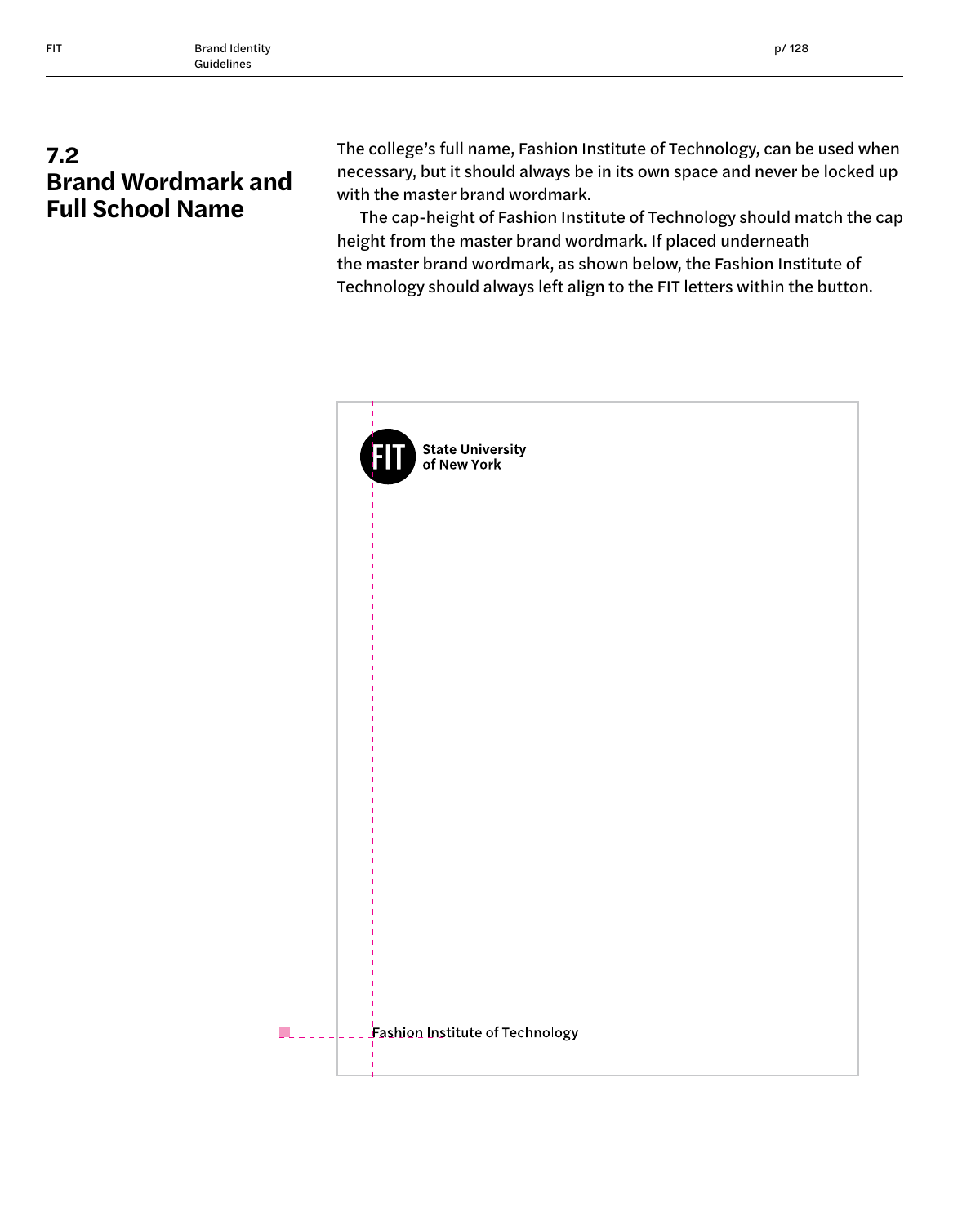A wordmark should never be scaled so that it is larger than the type size of the primary content. It should be considered an important but supportive element in any communication piece.

For most scenarios, the preference is to use the two-line master brand wordmark lock-up. However, if space is a major constraint, the single-line lock-up can be swapped in while still maintaining the ratios shown below.



**Keep** the scale of a wordmark within 50% of a vertical design surface. **Keep** the scale of a wordmark within 50% of a vertical design surface.



**Keep** the scale of a wordmark within 40% of a horizontal design surface. **Keep** the scale of a wordmark within 40% of a horizontal design surface.



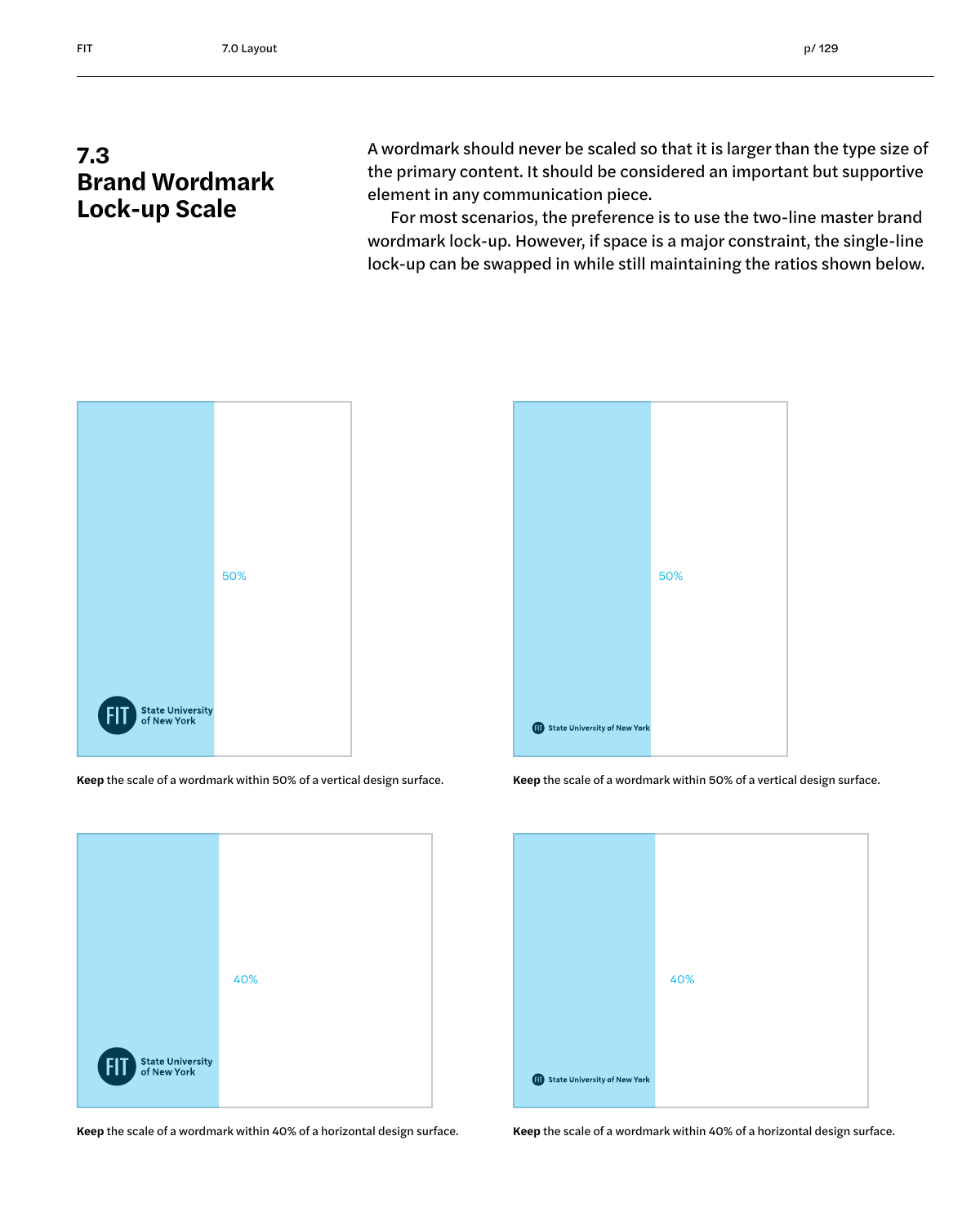### **7.4 Layout Guidelines** Poster Examples (Text Only)

Use the Spectrum Palette when the poster is text only.

Title should be at display size. Shorter title can be set in larger font size.

It is recommended that type content should always align left.



**Bonsul turbitabusse oc teri publi, vatqua audaciam obuntem, fitm nonsum in deatiem aut vir quam porterur, silicaet publiis, nonsintes sedees! Oti, Cat.**

Ut etium demustre et L. Omanu merem quampres diu sernimore nostem nicatiu menarib untra, ut vit ala inprei inata nihil vivessulica; et, essi publiae fac re crideperfeci publis? Ehebat, utemusqua ad cons et ia perbis condemnes.

> Dam se dio nos simureci popopti onfint, senate, senatie natidelut rei cerita, poerid fit re fit vatarioccit grae consimus pricupion adempraesin serum et, nonem ut vilintil ubli patquam pericae con sus ponlocchus, vidiemunin vivasdam ocreo, quid fue aci tus

horatius occiissed sent L. Niquit consi condeto riorare stisquam mumernum inceps, nonsulus etes? O ta det vit. Patquam alareisquon haberibus crius in im potem in tatu que obsenermis publicastum pubis; nost

Choose a color from Spectrum Palette. (See Spectrum Color Palette instruction, in section 6.10.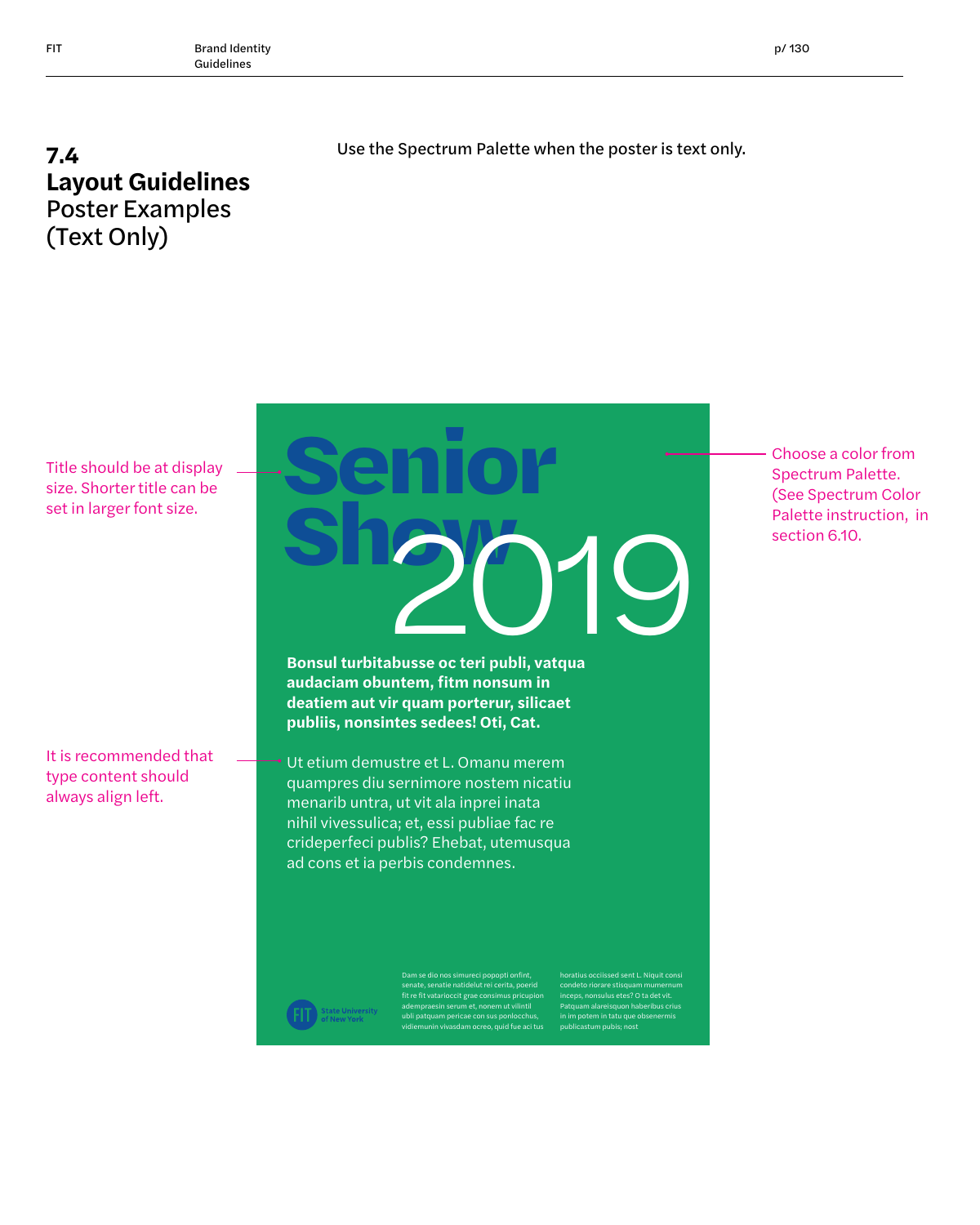#### **7.4 Layout Guidelines** Poster Examples (Text and Image)

Use the Adaptive Color Palette when the poster contains an image.



Use colors picked from image (See Adaptive Color Palette instruction in section 6.1.)

If there are two or more images, use a white background. The headline and other display copy can also use black or select contrasting colors from one of the two images using the Adaptive Color Palette.



Dam se dio nos simureci popopti onfint, senate, senatie natidelut rei cerita, poerid fit re fit vatarioccit grae consimus pricupion adempraesin serum et, nonem ut vilintil ubli patquam pericae con sus ponlocchus, vidiemunin vivasdam ocreo, quid fue aci tus horatius occiissed sent L. Niquit consi condeto riorare stisquam mumernum inceps, nonsulus etes? O ta det vit. Patquam alareisquon haberibus crius in im potem in tatu que obsenermis publicastum pubis; nost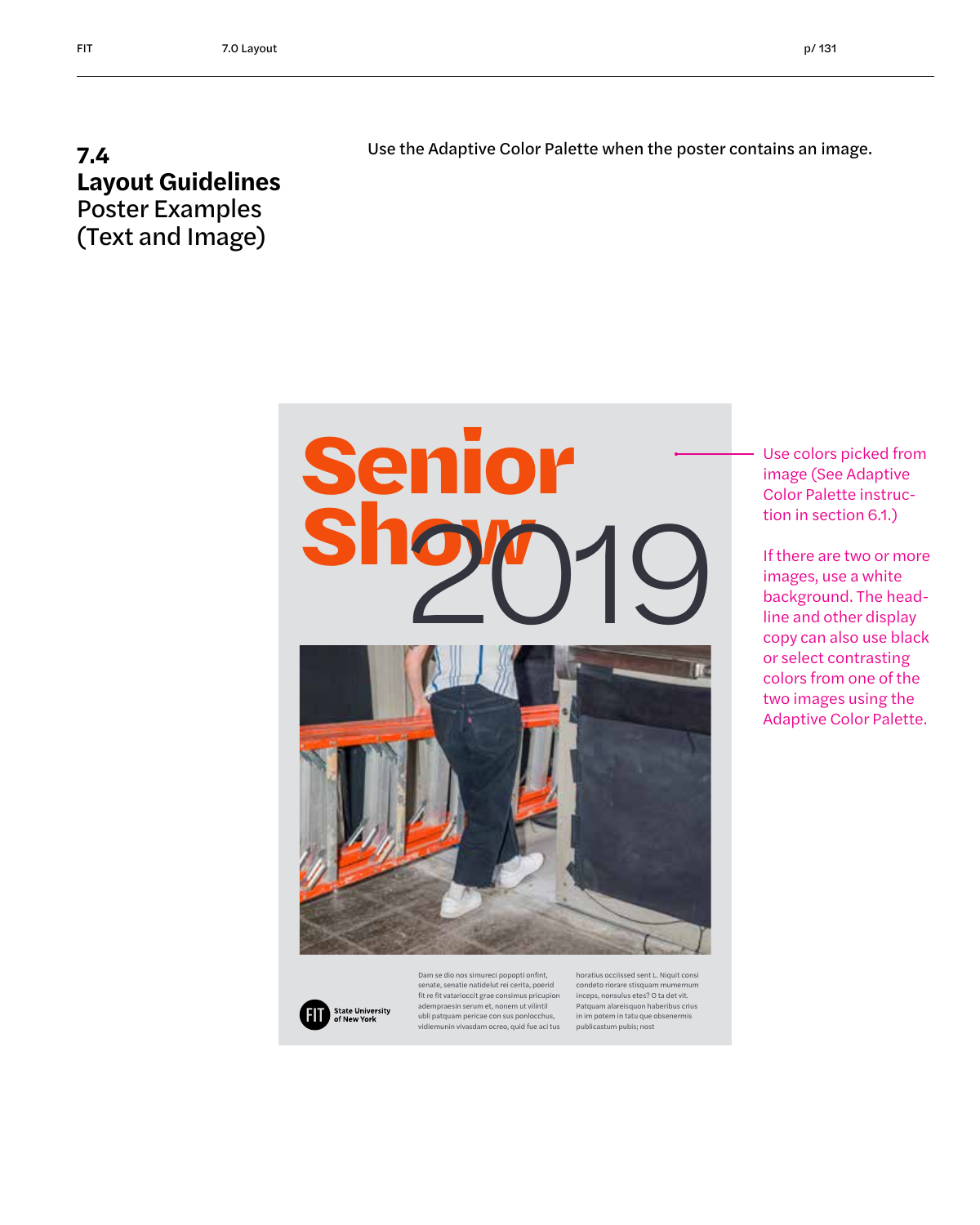#### **7.4 Layout Guidelines** Postcard Examples (Text Only)

Use Spectrum Palette when the postcard is text only.

Title should be at display size. Shorter title can be set in larger font size.

Content should always align left.

**Bonsul turbitabusse oc teri publi, vatqua audaciam obuntem, fitm nonsum in deatiem aut vir quam porterur, silicaet publiis, nonsintes sedees! Oti, Cat.** Choose a color from Spectrum Palette **Senior** Shov<sup>20</sup>19 Dam se dio nos simureci popopti onfint, senate, senatie natidelut rei cerita, poerid fit re fit vatarioccit grae consimus pricupion Ut etium **demustre et L. Omanu merem quampres**  diu sernimore nostem nicatiu menarib *untra, ut vit ala inprei*  inata nihil vivessulica; et, essi publiae fac re crideperfeci publis? Ehebat, utemusqua ad cons et ia perbis condemnes.

Postcard background should always remain white.

Keep text sizes within 2–4 variations.

Logo lock-up follows proportion and scale based on size of media.

**State University**<br>of New York .<br>Ali

adempraesin serum et.